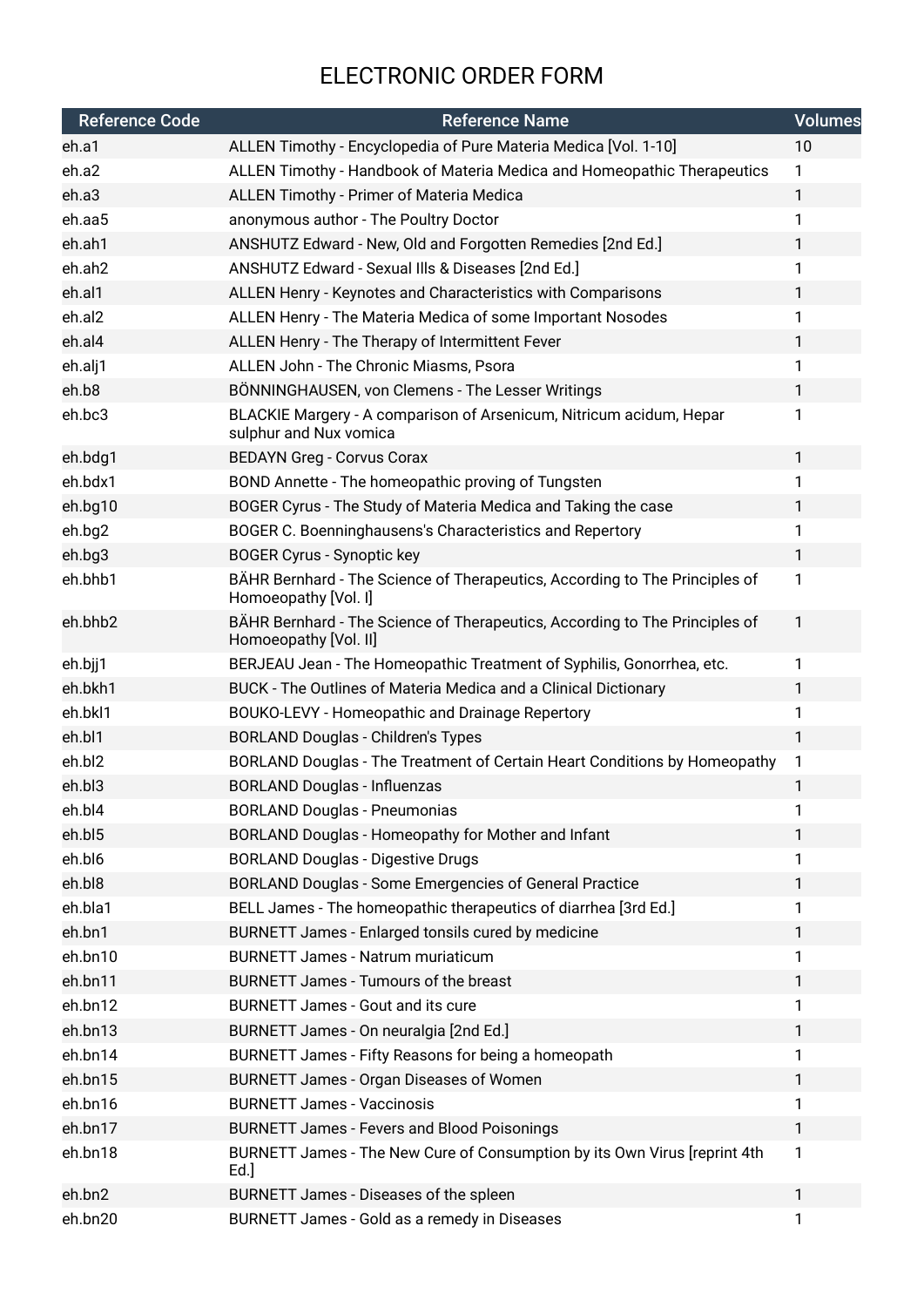| <b>Reference Code</b> | <b>Reference Name</b>                                                                                       | <b>Volumes</b> |
|-----------------------|-------------------------------------------------------------------------------------------------------------|----------------|
| eh.bn21               | BURNETT James - On Fistula and its Radical Cure by Medicines                                                | 1              |
| eh.bn22               | BURNETT James - The change of Life in Women                                                                 | 1              |
| eh.bn3                | BURNETT James - Delicate, backward, puny and stunted children                                               | 1              |
| eh.bn4                | BURNETT James - The diseases of the liver [2nd Ed.]                                                         | 1              |
| eh.bn5                | BURNETT James - Diseases of the skin [3th Ed.]                                                              | 1              |
| eh.bn6                | BURNETT James - Curability of tumours by medicines                                                          | 1              |
| eh.bn7                | <b>BURNETT James - Curability of cataract</b>                                                               | 1              |
| eh.bn8                | <b>BURNETT James - Ringworm</b>                                                                             | 1              |
| eh.bn9                | <b>BURNETT James - Diseases of the veins</b>                                                                | 1              |
| eh.bnh1               | BERNARD Henri - The Homeopathic Treatment of Constipation                                                   | 1              |
| eh.bnj1               | BANERJEE Prosad - Materia medica of Indian drugs                                                            | 1              |
| eh.bnj5               | BANERJEE Prosad - Chronic disease: its causes and cure                                                      | 1              |
| eh.bnx1               | BONNEROT - Ulcer of the Stomach and Duodenum. [Translated from French by<br>Rajkumar Mukerji]               | 1              |
| eh.br1                | BOERICKE William - Pocket Manual of Homeopathic Materia Medica                                              | 1              |
| eh.br3                | BOERICKE William, DEWEY Willis - The Twelve Tissue Remedies of Schuessler                                   | 1              |
| eh.br6                | BOERICKE William - The Development of Homoeopathy. Presented by Julian<br>Winston                           | 1              |
| eh.Br_Hom_J           | British Homoepathic Journal - 1911, 1912, 1913                                                              | 19             |
| eh.bsr1               | BENSON Reuel - Homeopathic Nursery Manual                                                                   | 1              |
| eh.btv1               | BHATIA V. R. - Influenza and Its Homoeopathic Treatment                                                     | 1              |
| eh.btw1               | <b>BURT William - Characteristic Materia Medica</b>                                                         | 1              |
| eh.btw2               | <b>BURT William - Physiological Materia Medica</b>                                                          | 1              |
| eh.bwa1               | BLACKWOOD Alexander - Diseases of the kidneys and nerves                                                    | 1              |
| eh.bwa2               | BLACKWOOD Alexander - Diseases of the heart                                                                 | 1              |
| eh.bwa3               | BLACKWOOD Alexander - A Manual of Materia Medica, therapeutics and<br>Pharmacology with Clinical Index      | 1              |
| eh.bwa4               | BLACKWOOD Alexander - The food Tract: Its Ailments and Disease of the<br>Peritoneum                         | 1              |
| eh.bwa5               | BLACKWOOD Alexander - Diseases of the Liver, Pancreas and Ductless Glands                                   | 1              |
| eh.bwg1               | BIDWELL Glen - How to Use the Repertory with a Practical Analysis of forty<br>Homoeopathic Remedies         | 1              |
| eh.c1                 | CLARKE John - Dictionary of Practical Materia Medica [Vol. 1-3]                                             | 3              |
| eh.c10                | CLARKE John - Therapeutics of the serpent poisons                                                           | 1              |
| eh.c11                | CLARKE John - Radium as an internal remedy                                                                  | 1              |
| eh.c12                | CLARKE John - The therapeutics of cancer                                                                    | 1              |
| eh.c13                | CLARKE John - Cholera, Diarrhoea and Dysentery                                                              | 1              |
| eh.c14                | CLARKE John - Non Surgical Treatment of Diseases of the Glands and Bones                                    | 1              |
| eh.c16                | CLARKE John - Bird's Eye view - A Lecture on Organon of Medicine                                            | 1              |
| eh.c17                | CLARKE John - Constitutional Medicine with especial reference to the three<br>constitutions of Von Grauvogl | 1              |
| eh.c20                | CLARKE John - Gunpowder as a War remedy                                                                     | 1              |
| eh.c21                | CLARKE John - Haemorrhoids and Habitual Constipation                                                        | 1              |
| eh.c22                | CLARKE John - Homeopathy explained                                                                          | 1              |
| eh.c3                 | CLARKE John - Whooping cough cured with coqueluchin                                                         | 1              |
| eh.c4                 | CLARKE John - Diseases of the heart and arteries                                                            | 1              |
| eh.c5                 | CLARKE John - Catarrh, Colds and Influenzas                                                                 | 1              |
| eh.C6                 | CLARKE John - The cure of tumours by medicines                                                              | 1              |
| eh.C7                 | CLARKE John - Grand characteristics of Materia medica                                                       | 1              |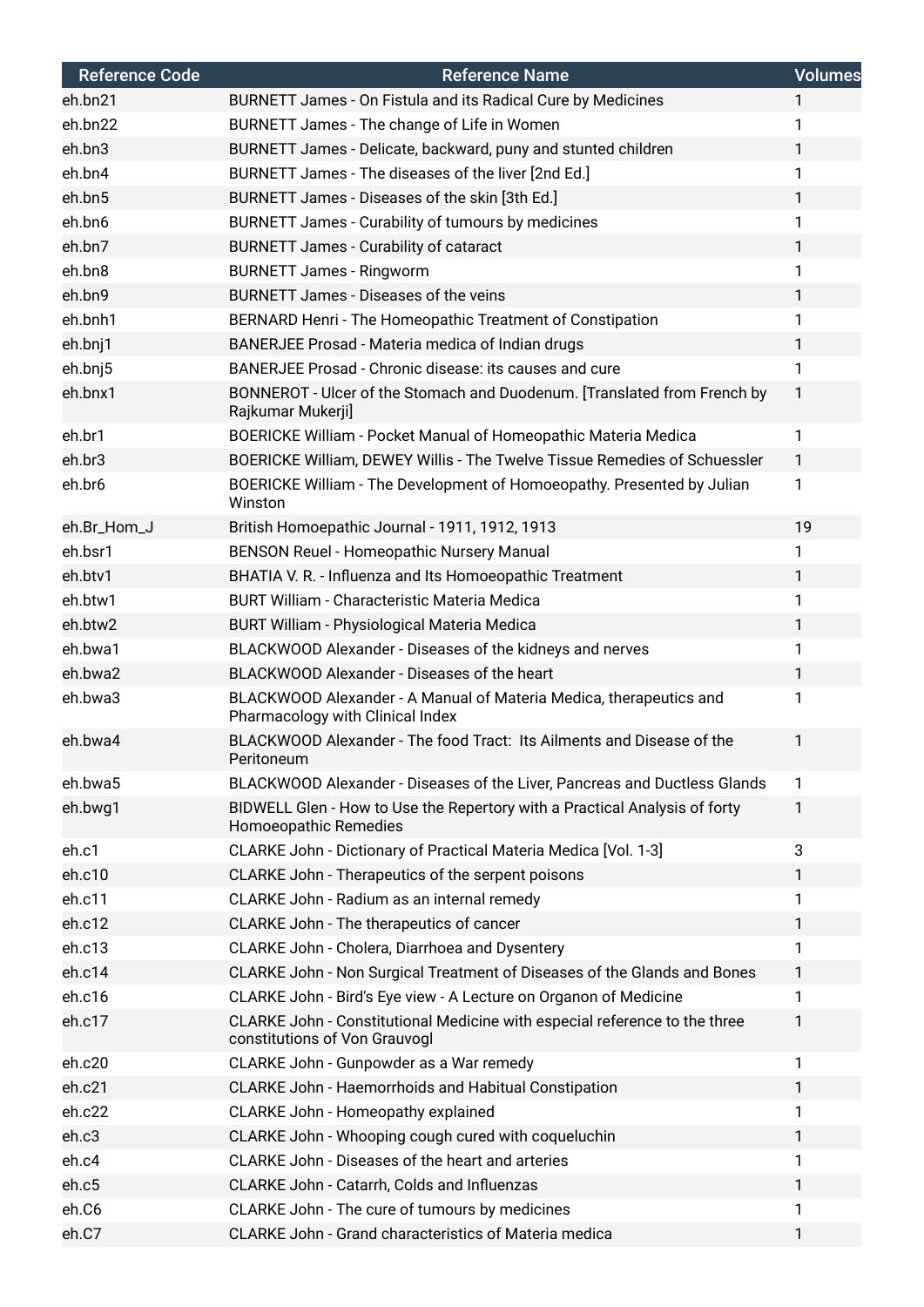| <b>Reference Code</b> | <b>Reference Name</b>                                                                                       | <b>Volumes</b> |
|-----------------------|-------------------------------------------------------------------------------------------------------------|----------------|
| eh.C8                 | CLARKE John - The prescriber [6th Ed.]                                                                      |                |
| eh.cda1               | CHOUDHURI - A Study on Materia Medica and Repertory                                                         | 1              |
| eh.cdh1               | <b>CHOUDHURY Harimohon - Indications of Miasms</b>                                                          | 1              |
| eh.cdh2               | CHOUDHURY Harimohon - 50 Millesimal Potency in Theory and Practice                                          | 1              |
| eh.chr1               | CHAUHAN - Expressive drug pictures of homoeopathic materia medica [Vol. 1]                                  | 1              |
| eh.chr2               | CHAUHAN - Expressive drug pictures of homoeopathic materia medica [Vol. 2]                                  | $\mathbf{1}$   |
| eh.cji1               | CHATTERJI A. N. - Three in One                                                                              | 1              |
| eh.cka1               | <b>CLARKE A. - Decachords</b>                                                                               | 1              |
| eh.cls1               | CLOSE Stuart - The Genius of Homeopathy. Lectures and Essays on<br>Homeopathic Philosophy                   | 1              |
| eh.clv1               | <b>CLEVELAND Charles - Salient Materia Medica and Therapeutics</b>                                          | 1              |
| eh.cnj1               | O' CONNOR Joseph - The American Homoeopathic Pharmacopoeia [2nd Ed.]                                        | 1.             |
| eh.cp1                | COWPERTHWAITE Allen - Textbook of Materia Medica and Therapeutics                                           | 1              |
| eh.ctj1               | CHATTERJEE T. P. - My memorable cures                                                                       | 1              |
| eh.ctj4               | CHATTERJEE T. P. - My Random Notes on some Homeopathic Remedies Reprint                                     | $\mathbf{1}$   |
| eh.ctj5               | CHATTERJEE T. P. - Fundamentals of Homeopathy and Valuable hints for<br>Practice                            | 1              |
| eh.ctj6               | CHATTERJEE T. P. - Hints on Homeopathic Practice and Children's Diseases                                    | $\mathbf{1}$   |
| eh.dct2               | DUNCAN T. C. - Hand Book on the Diseases of the Heart and their Homeopathic<br>Treatment                    | 1              |
| eh.dfg1               | DRANSFIELD Gill - The Homoeopathic Proving of Spectrum                                                      | 1              |
| eh.dgs1               | DOUGLASS Melford - Skin diseases                                                                            | 1              |
| eh.dgs4               | DOUGLASS Melford - Pearls of Homeopathy                                                                     | $\mathbf{1}$   |
| eh.dh1                | DUNHAM Carroll - Lectures on Materia Medica                                                                 | 1              |
| eh.dh5                | DUNHAM Carroll - Symptoms, their Study or 'How to Take the Case'                                            | 1              |
| eh.dh6                | DUNHAM Carroll - The Science of Therapeutics. A collection of papers                                        | 1              |
| eh.dma1               | DOMINICI G., GULIA P. and PITARI G. - Etna lava - Proving Symptomatology and<br><b>Clinical Results</b>     | 1              |
| eh.dw5                | DEWEY Willis - Practical Homeopathic Therapeutics                                                           | 1              |
| eh.dyb2               | DIGBY Berkeley - Lac caninum                                                                                | 1              |
| eh.elm2               | <b>ENGLISH Mary - Proving of Naufragium helvetia</b>                                                        | 1              |
| eh.elm3               | ENGLISH Mary - The Homeopathic Proving of 'Ruina castellum' - Old Wardour<br>Castle                         | 1              |
| eh.elm4               | ENGLISH Mary - The Homeopathic Proving of 'Calculus orbis' - Stanton Drew<br><b>Stone Circle</b>            | 1              |
| eh.ens1               | <b>ENNIS Sylvia - The Natural Choica Sickle Cell</b>                                                        | 1              |
| eh.esj1               | EPPS John - Domestic Homoeopathy: Rules for the Domestic Treatment of the<br>Maladies of Infants, Children, | 1              |
| eh.fb10               | FOUBISTER Donald - The Significance of Past History in Homeopathic<br>Prescribing                           | 1              |
| eh.fb2                | FOUBISTER Donald - Homeopathy and Pediatrics                                                                | 1              |
| eh.fr1                | <b>FARRINGTON Ernest - Clinical Materia Medica</b>                                                          | 1              |
| eh.fr2                | FARRINGTON Ernest - Comparisons in Materia Medica with Therapeutic Hints                                    | 1              |
| eh.fr3                | FARRINGTON Ernest - Therapeutics Pointers and Lesser writings with some<br>clinical cases                   | 1              |
| eh.frh1               | FARRINGTON Harvey - Homeopathy and homeopathic Prescribing                                                  | 1              |
| eh.fsp1               | FRASER Peter - Proving of Pavo cristatus                                                                    | 1              |
| eh.fsr1               | FISHER Charles - Homeopathy in obstetric emergencies                                                        | 1              |
| eh.ftb1               | FORTIER-BERNOVILLE Maurice - What we must not do in Homeopathy<br>[Translated from French by R. K. Mukerji] | 1              |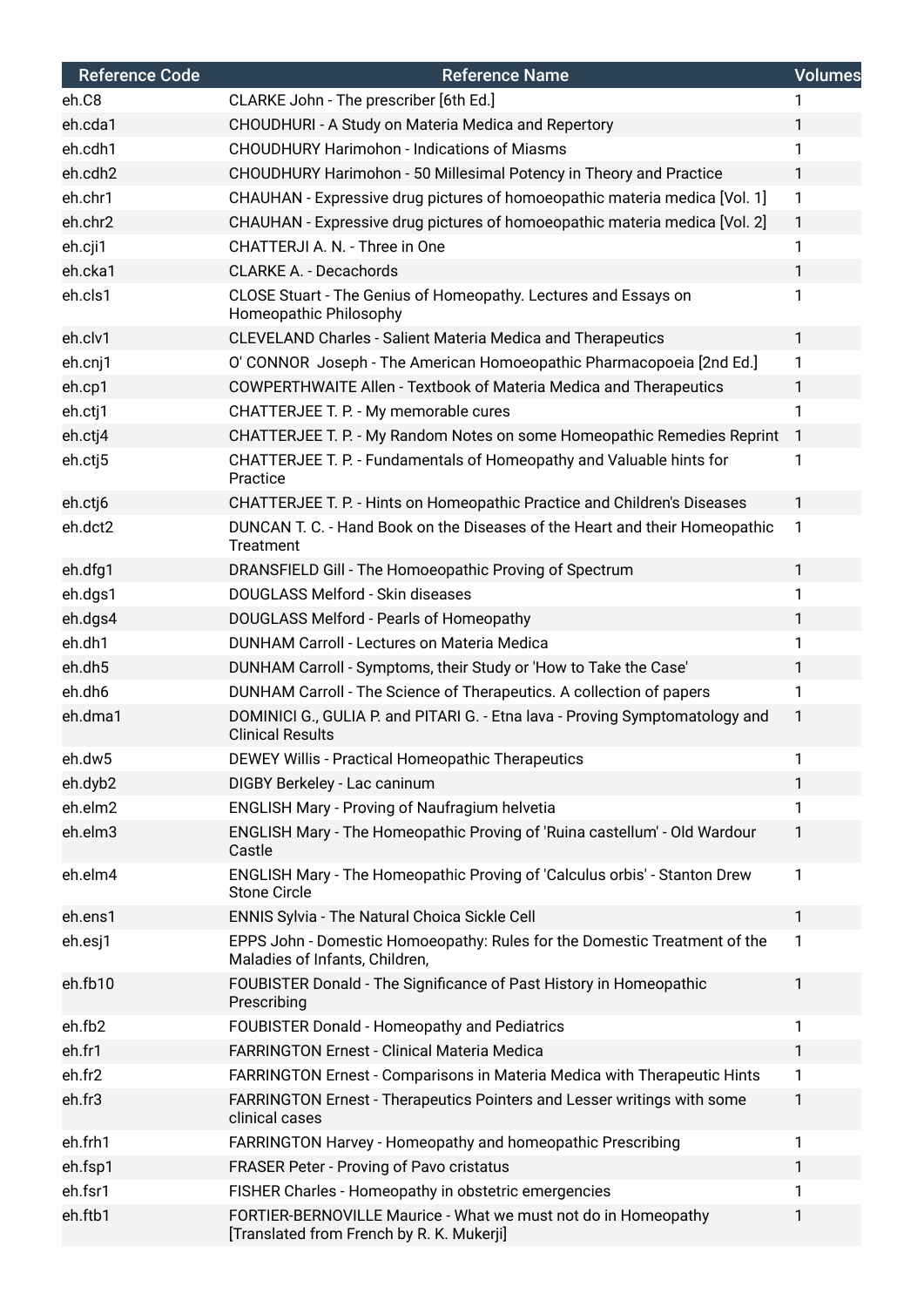| <b>Reference Code</b> | <b>Reference Name</b>                                                                                   | <b>Volumes</b> |
|-----------------------|---------------------------------------------------------------------------------------------------------|----------------|
| eh.fyz5               | FAYAZUDDIN M. - Surgeon's Friends in Homeopathy. Succus Calendula                                       | 1              |
| eh.fyz7               | FAYAZUDDIN M. - Surgeon's Friends in Homeopathy. Arnica Montana                                         | 1              |
| eh.gcj1               | GILCHRIST J. G. - The Homoeopathic Treatment of Surgical Diseases                                       | 1              |
| eh.gfl1               | GRIFFITHS Lisa, GEARY Mary - Homeopathic Provings of Bracken                                            | 1              |
| eh.gka1               | GASKIN A. - Comparative Study on Kent's Materia Medica                                                  | 1              |
| eh.gl3                | GALLAVARDIN Jean-Pierre - Repertory of Psychic Medicines with Materia<br>Medica                         | 1              |
| eh.gm1                | <b>GRIMMER Arthur - The Collected Works</b>                                                             | $\mathbf{1}$   |
| eh.gm2                | GRIMMER Arthur H. and FORTIER-BERNOVILLE Maurice - Homoeopathic<br>treatment of cancer [1st Indian Ed.] | 1              |
| eh.gms2               | GRIMES Melanie - New proving of Meteorite: Fax caelestis allende                                        | 1              |
| eh.gnm1               | <b>GRANIER Michel - Conferences upon Homoeopathy</b>                                                    | 1              |
| eh.gnt1               | <b>GRINNEY Tony-A proving of Thiosinamine</b>                                                           | $\mathbf{1}$   |
| eh.gsd2               | GIBSON Douglas - Elements of Homeopathy                                                                 | 1              |
| eh.gsd3               | GIBSON Douglas - Fear and Homeopathy                                                                    | $\mathbf{1}$   |
| eh.gsw2               | GUERNSEY William - The homeopathic therapeutics of haemorrhoids - Materia<br>Medica part                | $\mathbf{1}$   |
| eh.gsy1               | Guernsey H. N.-Keynotes to the Materia Medica                                                           |                |
| eh.gsy2               | GUERNSEY Henry - Application of Principles of Homeopathy to Obstetrics                                  | $\mathbf{1}$   |
| eh.gsz1               | GUERNSEY Egbert - Homoeopathic Domestic Practice. [9th Ed.]                                             | 1              |
| eh.gtk1               | GUPTA A. K. - The Problem Child and Homeopathy                                                          | $\mathbf{1}$   |
| eh.gtr1               | GUPTA R. L. - Directory of Disease and Cures in Homeopathy [Vol. 1                                      | $\overline{2}$ |
| eh.gvl1               | GRAUVOGL, von Eduard - Text Book of Homoeopathy [Part 1-2]                                              | $\overline{2}$ |
| eh.gvt2               | GUNAVANTE S. M. - The "genius" of homeopathic remedies                                                  | 1              |
| eh.gy3                | GRAY Bill, SHORE Jonathan - Seminar Burgh Haamstede [Netherlands] April<br>1989                         | 1              |
| eh.gym1               | GEARY Mary - A Homoeopathic Proving of Pteridium aquilinum                                              | 1              |
| eh.h1                 | HAHNEMANN Samuel - Materia medica pura                                                                  | $\overline{2}$ |
| eh.h2                 | HAHNEMANN Samuel - The Chronic Diseases, their Peculiar Nature and their<br>Homoeopathic                | $\mathbf{z}$   |
| eh.h3                 | HAHNEMANN Samuel - Organon of Medicine                                                                  | $\mathbf{1}$   |
| eh.h4                 | HAHNEMANN Samuel - Lesser writings Hahnemann                                                            | 1              |
| eh.hahn_advocate      | Hahnemannian Advocate - 1896, 1897, 1898 (36 Vol.)                                                      | 36             |
| eh.Hahn_Monthly       | Hahnemannian Monthly                                                                                    | 43             |
| eh.hcw1               | HUTCHISON John - Seven-hundred Redline Symptoms                                                         | $\mathbf{1}$   |
| eh.hdj1               | HARNDALL J. S. - Homoeopathy in Veterinary Practice                                                     | $\mathbf{1}$   |
| eh.he1                | HOYNE Temple - Clinical Therapeutics [Vol. 1-2]                                                         | $\overline{2}$ |
| eh.hhl1               | HAEHL Richard - Samuel Hahnemann: His Life and Work. [Vol. 1]                                           | 1              |
| eh.hhl2               | HAEHL Richard - Samuel Hahnemann: His Life and Work. [Vol. 2]                                           | $\mathbf{1}$   |
| eh.hj1                | HIND Jai - Chronic Diseases and Theory of Miasms - Team of Experienced<br><b>Teachers</b>               | 1              |
| eh.hl1                | HALE Edwin - Special Therapeutics of the new Remedies                                                   | $\mathbf{1}$   |
| eh.hl10               | HALE Edwin - The Characteristics of the New Remedies [3rd Ed.]                                          | 1              |
| eh.hl11               | HALE Edwin -Treatment of Disease of Women, especially those causing Sterility                           | $\mathbf{1}$   |
| eh.hl9                | HALE Edwin - Special Symptology of the new remedies Vol 1                                               | 1              |
| eh.hll1               | HILL B. L., HUNT J. G. - The Homeopathic Practice of Surgery, Together with<br><b>Operative Surgery</b> | 1              |
| eh.hmw1               | HELMUTH William - Surgery and its Adaptation to Homoeopathic Practice                                   | 1              |
| eh.Hom_Club_Prag      | Homeopathic Club of Prague - Collection of Provings                                                     | 1              |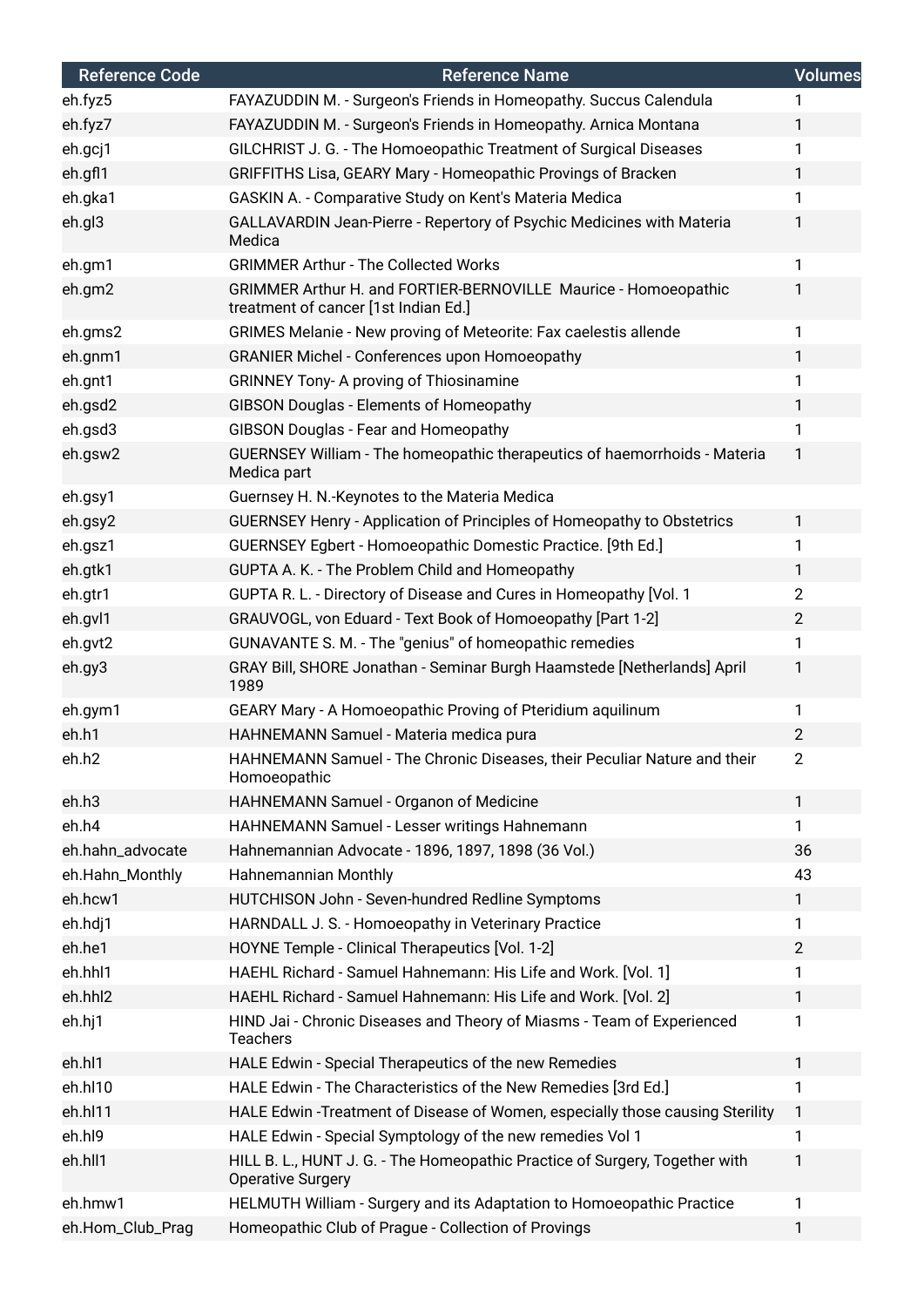| <b>Reference Code</b> | <b>Reference Name</b>                                                                                             | <b>Volumes</b> |
|-----------------------|-------------------------------------------------------------------------------------------------------------------|----------------|
| eh.hpc2               | HEMPEL Charles - A New and Comprehensive System of Materia Medica [Vol.<br>$1-2$                                  | $\overline{2}$ |
| eh.hr1                | HERING Constantine - Guiding Symptoms of our Materia Medica (Vol. 1-10)                                           | 10             |
| eh.hr4                | HERING Constantine - The homeopathic domestic physician                                                           | 1.             |
| eh.hs1                | HUGHES R., DAKE J. P. - Cyclopaedia of Drug Pathogenesy [Vol. 1-4]                                                | 4              |
| eh.hs2                | <b>HUGHES Richard - Manual of Pharmacodynamics</b>                                                                | 1              |
| eh.hs5                | HUGHES Richard - A Manuel of Therapeutics: According to the Method of<br>Hahnemann                                | 1              |
| eh.hsa1               | HANSEN Oscar - A Text-Book of Materia Medica of Rare Homeopathic<br>Remedies:                                     | 1              |
| eh.hsj1               | HANSEL Jürgen - Ephedra                                                                                           | $\mathbf{1}$   |
| eh.hsw1               | HAWKES W. J. - Characteristic Indications for Prominent Remedies                                                  | 1              |
| eh.htc1               | HART Charles - Therapeutics of nervous Diseases                                                                   | 1              |
| eh.htj1               | HOUGHTON J., HALAHAN E. - The homeopathic proving of Lac humanum                                                  | 1              |
| eh.htp1               | HATHERLY Patricia - A proving of Cadmium metallicum                                                               | 1              |
| eh.htp4               | HATHERLY Patricia - C4 Trituration of Lac humanum                                                                 | 1              |
| eh.Int_Hahn_Ass       | PROCEEDING - International Hahnemannian Association                                                               | 41             |
| eh.Int_Hom_Res_Trust  | PROCEEDING - International Homoeopathic Research Trust                                                            | 1              |
| eh.j11                | JAHR Georg - The Venereal Diseases, their Pathological Nature, Correct<br>Diagnosis and Homeopathic Treatment     | 1              |
| eh.j2                 | JAHR Georg - Forty years of practice [Translated with Notes and New Remedies,<br>by Charles J. Hempel, M.D.]      | $\mathbf{1}$   |
| eh.J8                 | JAHR Georg - Homoeopathic Treatment of diseases of Females and Infants at<br>the Breast                           | $\mathbf{1}$   |
| eh.jht1               | JITHESH - Proving of Sida alnifolia                                                                               | 1              |
| eh.jib1               | JOSHI Bhawisha - Proving of Xanthoxyllum fraxineum                                                                | 1              |
| eh.jl2                | <b>JULIAN Othon - Materia Medica of Nosodes with Repertory</b>                                                    | 1              |
| eh.jln2               | JOLLYMAN N. W. - Asthma - Causes, Types & Homeopathic Treatment                                                   | 1              |
| eh.jne1               | JONES Eli - Cancer: its Causes, Symtoms and Treatment                                                             | 1              |
| eh.k2                 | KENT James - Lectures on Homeopathic Materia Medica [4th Ed.]                                                     | 1              |
| eh.k4                 | KENT James - New Remedies, Clinical Cases, Lesser Writings                                                        | 1              |
| eh.k5                 | KENT James - Kent Lectures on Homeopathic Philosophy                                                              | 1              |
| eh.k6                 | KENT James - Use of the Repertory - How to Study the Repertory                                                    | 1              |
| eh.k8                 | <b>KENT James - The Dunham Lectures</b>                                                                           | 1              |
| eh.kbw1               | KERSCHBAUMER Werner - A Homeopathic Proving of the Whole Plant of the<br>Indigenous South African Herb Harpagophy | 1              |
| eh.kgp4               | KÖNIG Peter, SANTOS Uta - Convallaria                                                                             | 1              |
| eh.kgp5               | KÖNIG Peter, SANTOS Uta - Dream Proving of Rhododendron chrysantum                                                | 1              |
| eh.kkp1               | KRISHNA KUMAR - Talks on poisons, Metals acids & Nosodes used as<br><b>Homeopathic Medicines</b>                  | 1              |
| eh.kkp2               | KRISHNA KUMAR P. - The women, female problems and their cure                                                      | 1              |
| eh.kkp3               | KRISHNA KUMAR P. - The Man, Sexual Problems and their Cure                                                        | 1              |
| eh.kkv1               | KULKARNI V. - Gynecology and Obstetrics                                                                           | 1              |
| eh.kmy1               | KRISHNAMURTHY V. K. - Homeopathy in Accidents and Injuries                                                        | 1              |
| eh.knl2               | KLEIN Louis - Helodrilus caliginosus - Information and Synopsis of a New<br>Proving                               | 1              |
| eh.knl3               | KLEIN Louis - Carbon dioxide                                                                                      | 1              |
| eh.knl4               | KLEIN Louis - Loxosceles Reclusa - The brown Recluse spider                                                       | 1              |
| eh.knl6               | KLEIN Louis - Coriandrum proving                                                                                  | 1              |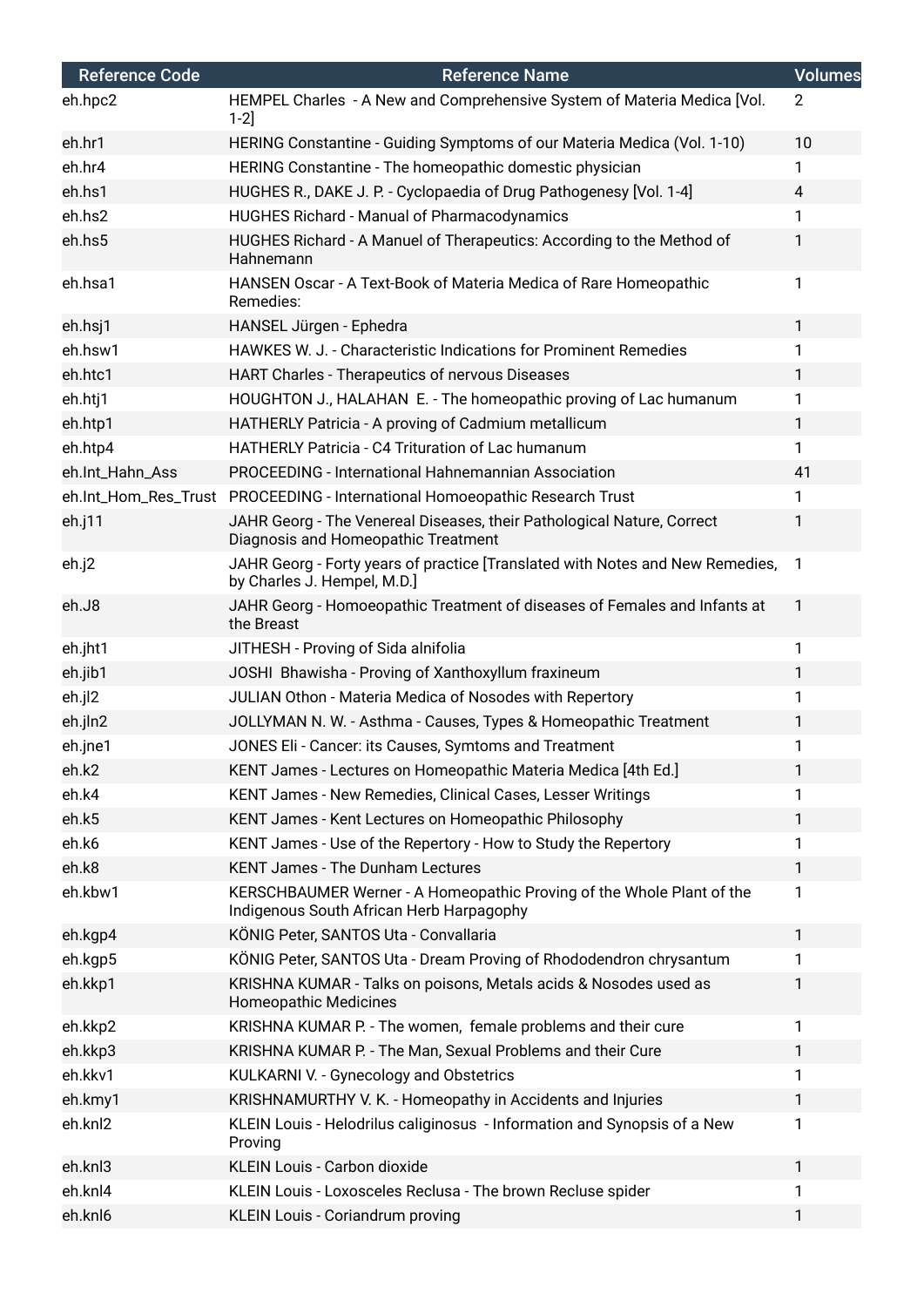| <b>Reference Code</b> | <b>Reference Name</b>                                                                                        | <b>Volumes</b> |
|-----------------------|--------------------------------------------------------------------------------------------------------------|----------------|
| eh.knl7               | KLEIN L., MANTEWSIWICH E. - Hahnemanian Proving of Argentum Sulphuricum                                      | 1              |
| eh.knl8               | KLEIN Louis - The Proving of Vanilla planifolia                                                              | 1              |
| eh.kr2                | <b>KNERR Calvin - Drug Relationship</b>                                                                      | 1              |
| eh.ksk1               | <b>KANSAL Kamal - The Biochemics</b>                                                                         | 1              |
| eh.ksk2               | KANSAL Kamal - Homeopathic Treatment - Constipation                                                          | 1              |
| eh.ksk3               | KANSAL Kamal - Homeopathic Treatment - Dental Diseases                                                       | 1              |
| eh.ksk4               | KANSAL Kamal - Homoeopathic Treatment - Diabetes Mellitus                                                    | 1              |
| eh.ksk5               | KANSAL Kamal - Homeopathic Treatment - Pet Animals                                                           | 1              |
| eh.ktp1               | KAMTHAN P. S. - Cancer - Curable under Homoeopathic Treatment                                                | 1              |
| eh.ktp2               | KAMTHAN P. S. - Homeopathic therapy of Gout, Arthritis and Rheumatism                                        | 1              |
| eh.ktp3               | KAMTHAN P.S. - How homeopathy cures Mania, Melancholia and madness                                           | 1              |
| eh.ktp4               | KAMTHAN P. S. - How to Cure Headache, Facial Neuralgia, Glaucoma, Toothache<br>etc.                          | $\overline{1}$ |
| eh.ktp5               | KAMTHAN P. S. - Remedies for Pain & Warts                                                                    | 1              |
| eh.ktp6               | KAMTHAN P. S. - Remedies for Skin and Bone Diseases                                                          | $\mathbf{1}$   |
| eh.ktp7               | KAMTHAN P. S. - Specific Remedies for Respiratory, Cardiac and Urinary<br>diseases                           | 1              |
| eh.ktp8               | KAMTHAN P. S. - The Female Prescriber                                                                        | $\mathbf{1}$   |
| eh.ktp9               | KAMTHAN P. S. - The Haemorrhage Controller                                                                   | 1              |
| eh.kzb1               | KLOTZSCH Brigitta - Proving of Python regia                                                                  | 1              |
| eh.lcj1               | LUCAS Joy - Proving of Leonurus cardiaca                                                                     | 1              |
| eh.II1                | LILIENTHAL Samuel - Homeopathic therapeutics [2nd Ed.]                                                       | 1              |
| eh.lp2                | LIPPE, von Adolph - Keynotes and Red line Symptoms of the Materia Medica                                     | 1              |
| eh.lp3                | Lippe A. von-Keynotes of the Homeop. Materia Medica                                                          |                |
| eh.lrj2               | LAURIE Joseph - The Homoeopathic Domestic Medicine [Vol. 1-2]                                                | $\overline{2}$ |
| eh.lrj2a              | LAURIE Joseph - An Epitome of the Homeopathic Domestic Medicine.                                             | 1              |
| eh.lrp1               | LE ROUX Patricia - Lac Caninum, remedy of ailments from child sexual abuse                                   | 1              |
| eh.lrp3               | LE ROUX Patricia - The Acids                                                                                 | 1              |
| eh.lsr6               | LEESER Otto - Homeopathic Materia Medica. [Translated by Boyd L. J.]                                         | 1              |
| eh.med_advance        | <b>Medical Advance</b>                                                                                       | 83             |
| eh.mf1                | MACFARLAN Donald - Concise pictures of dynamised drugs: personally proven                                    | 1              |
| eh.mfj1               | MOFFAT John - Homoeopathic therapeutics in ophthalmology                                                     | 1              |
| eh.mgb1               | MORGAN William - Diabetes mellitus [Its history, chemistry, anatomy, pathology,<br>physiology and treatment] | 1              |
| eh.mgb2               | MORGAN William - Diphteria [Its history, causes, symptoms, diagnosis,<br>pathology and treatment]            | 1              |
| eh.mgb3               | MORGAN William - The Signs and concomitant Derangements of Pregnancy                                         | 1              |
| eh.mgb4               | MORGAN William - Homoeopathic Treatment of Indigestion, Constipation and<br>Haemorrhoids                     | 1              |
| eh.mgj1               | MORGAN John - Hadrian's Wall                                                                                 | 1              |
| eh.mgj2               | MORGAN John - The Proving of Pearl Taken from the Common Mussel                                              | 1              |
| eh.mhg1               | MATHEW George - Proving of Phyllanthus amarus                                                                | 1              |
| eh.mhh1               | MALHOTRA H. C. - Care and Treatment - Fistula, Piles                                                         | 1              |
| eh.mhh2               | MALHOTRA H. C. - Menses and Health [A Lady's Manual of Homeopathic care]                                     | 1              |
| eh.mhn1               | MOHANTY Niranjan - Text book of Homeopathic Materia Medica                                                   | 1              |
| eh.mjr1               | MAJUMDAR P. C. - Appendicitis curable by Medicine                                                            | 1              |
| eh.mjs1               | MOORE James - Dog Diseases Treated by Homeopathy                                                             | 1              |
| eh.mlm1               | MOILOA Motlhabane - Materia Medica of Leucas capensis                                                        | 1              |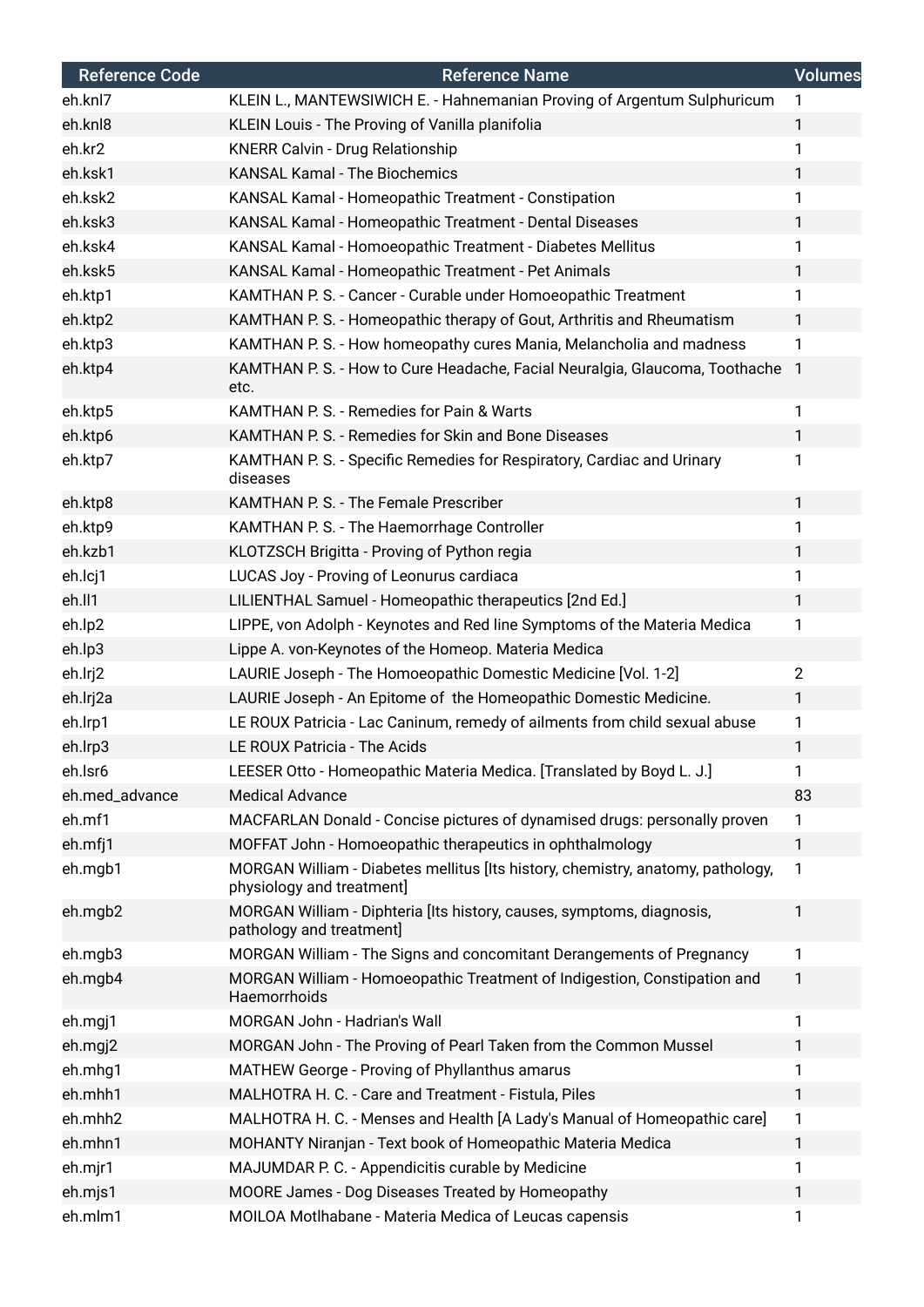| Reference Code | <b>Reference Name</b>                                                                                      | <b>Volumes</b> |
|----------------|------------------------------------------------------------------------------------------------------------|----------------|
| eh.mrr2        | MORRISON Roger - Seminar [Part 1] - Burgh Haamstede [Netherlands] Sept 1987                                | -1             |
| eh.mrr4        | MORRISON Roger, HERRICK Nancy - Seminar [Part 3] - Leystad [Netherlands]<br>November 1991                  | 1              |
| eh.mta1        | MATHUR K. N. - Systematic materia medica of homoeopathic remedies [1st Ed.]                                | $\mathbf{1}$   |
| eh.mta2        | MATHUR K. N. - Diabetes Mellitus Its Diagnosis & Treatment                                                 | 1              |
| eh.mtf10       | <b>MASTER Farokh - Hair Loss Repertory</b>                                                                 | 1              |
| eh.mtf12       | MASTER Farokh - Homoepathic Dictionary of dreams                                                           | 1              |
| eh.mtf13       | MASTER Farokh - Homeopathy in Cancer                                                                       | 1              |
| eh.mtf14       | <b>MASTER Farokh - Homeopathy in Cervical Spondylosis</b>                                                  | 1              |
| eh.mtf16       | MASTER Farokh - Lycopodium                                                                                 | 1              |
| eh.mtf18       | MASTER Farokh - Mysterious Thuja                                                                           | 1              |
| eh.mtf19       | MASTER Farokh - Naja Naja Naja [1st Ed.]                                                                   | 1              |
| eh.mtf2        | MASTER Farokh - A proving of Moccasin Snake [Toxicophis]                                                   | 1              |
| eh.mtf20       | MASTER Farokh - Perceiving rubrics of the mind                                                             | 1              |
| eh.mtf21       | <b>MASTER Farokh - Sandy Silicea</b>                                                                       | 1              |
| eh.mtf22       | MASTER Farokh - Snakes in Homeopathic Grass                                                                | 1              |
| eh.mtf23       | MASTER Farokh - St-Ignatius Bean                                                                           | 1              |
| eh.mtf24       | MASTER Farokh - Suppressed Staphysagria                                                                    | 1              |
| eh.mtf25       | MASTER Farokh - Sycotic shame                                                                              | 1              |
| eh.mtf26       | MASTER Farokh - The Bed Side Organon of Medicine                                                           | 1              |
| eh.mtf27       | <b>MASTER Farokh - The Fascinating Fungi</b>                                                               | 1              |
| eh.mtf28       | MASTER Farokh - The State of Mind that affects Foetus                                                      | 1              |
| eh.mtf29       | MASTER Farokh - Tubercular Miasm Tuberculins [simplified and explained] [2nd<br>Ed.                        | 1              |
| eh.mtf3        | <b>MASTER Farokh - Ammoniums: The Sour Prunes</b>                                                          | 1              |
| eh.mtf30       | MASTER Farokh - Tumours and homoeopathy                                                                    | 1              |
| eh.mtf34       | MASTER Farokh - Homeopathic Treatment of Acute Cardio-respiratory Failure                                  | 1              |
| eh.mtf37       | MASTER Farokh - Bitis arietans - A Homoeopathic Proving                                                    | 1              |
| eh.mtf4        | <b>MASTER Farokh - The Web Spinners</b>                                                                    | 1              |
| eh.mtf7        | <b>MASTER Farokh - Agitated Argentums</b>                                                                  | 1              |
| eh.mtf8        | MASTER Farokh - Bed-wetting [Enuresis]                                                                     | 1              |
| eh.mtf9        | MASTER Farokh - Diseases of the Skin [Including of Exanthemata]                                            | 1              |
| eh.mts1        | MOUNT S. J. L. - Migraine                                                                                  | 1              |
| eh.mtv2        | MATHUR P. P. - Common Infectious Diseases with Therapeutic & Repertory in<br>Homeopathy                    | 1              |
| eh.N_am_j_h    | North American Journal of Homoeopathy                                                                      | 6              |
| eh.nh2         | NASH Eugene - Leaders in typhoid fever                                                                     | 1              |
| eh.nh3         | NASH Eugene - Regional leaders [2nd Ed.]                                                                   | 1              |
| eh.nh4         | NASH Eugene - The testimony of the clinic                                                                  | 1              |
| eh.nh5         | NASH Eugene - Leaders for the Use of Sulphur                                                               | 1              |
| eh.nh6         | NASH Eugene - Leaders in respiratory organs                                                                | 1              |
| eh.nh8         | NASH Eugene - Expanded works of Nash                                                                       | 1              |
| eh.nl2         | <b>NORLAND Misha - Collected provings</b>                                                                  | 1              |
| eh.nl4         | NORLAND Misha, FRASER Peter - Galium aparine - The Homeopathic Proving of<br><b>Cleavers or Goosegrass</b> | 1              |
| eh.nl6         | NORLAND Misha - Cladonia rangiferina - The Homeopathic Proving of Reindeer<br>moss                         | 1              |
| eh.nl7         | NORLAND Misha, FRASER Peter - Vulcanized rubber - The Homeopathic Proving<br>of Latex vulcani              | -1             |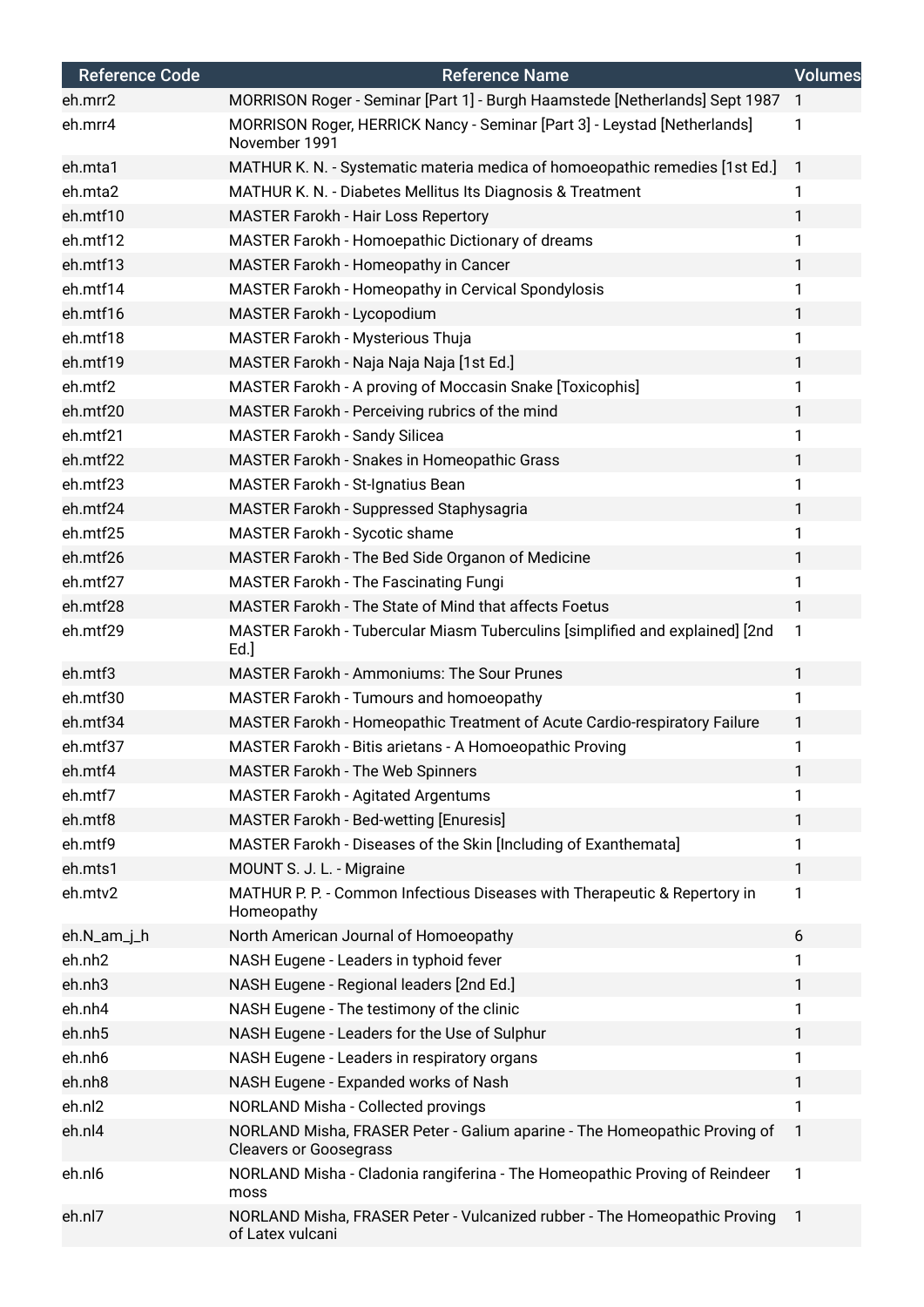| <b>Reference Code</b> | <b>Reference Name</b>                                                                                      | <b>Volumes</b> |
|-----------------------|------------------------------------------------------------------------------------------------------------|----------------|
| eh.nl8                | NORLAND Misha, FRASER Peter - Buckyballs - The Homeopathic Proving of<br>Carbo fullerenum                  | 1.             |
| eh.nta2               | NORTON A. B. - Ophthalmic Diseases and Therapeutics                                                        | $\mathbf{1}$   |
| eh.organon            | Organon - 1878, 1879, 1880, 1881                                                                           | 13             |
| eh.oss1               | <b>OLSEN Steven - Trees and Plants that Heal</b>                                                           | $\mathbf{1}$   |
| eh.oss2               | OLSEN Steven - Pinus contorta - A Hahnemanian Proving with Case Studies                                    | $\mathbf{1}$   |
| eh.ot1                | <b>ORTEGA SANCHEZ Proceso - Notes on the Miasms</b>                                                        | $\mathbf{1}$   |
| eh.oth1               | OSTROM Homer - Leucorrhoea and other Varieties of Gynaecological Catarrh                                   | $\mathbf{1}$   |
| eh.owj1               | <b>OWEN Jonice - Strontium carbonicum - The Proving</b>                                                    | $\mathbf{1}$   |
| eh.pac_coast_j_hom    | Pacific Coast Journal of Homoeopathy                                                                       | 9              |
| eh.pet1               | PETERSEN Fred - Materia Medica and Clinical Therapeutics                                                   | $\mathbf{1}$   |
| eh.pew1               | PAIGE H. W. - Diseases of the Lungs, Bronchi and Pleura                                                    | 1              |
| eh.pfa2               | PULFORD Alfred - Homoeopathic Materia Medica of Graphic Drug Pictures and<br><b>Clinical Comments</b>      | 1              |
| eh.pks1               | PAVRI Sharukh - Essentials of Diabetes Mellitus & its Treatment by<br>Homoeopathy                          | $\mathbf{1}$   |
| eh.pls1               | PAUL S. - Skin Therapeutics                                                                                | $\mathbf{1}$   |
| eh.plx1               | PHELAN Richard - Inaugural Dissertation on Therapeutics. Presented by Julian<br>Winston                    | 1              |
| eh.pnb1               | PANDA B. - Significance of Dreams in Homoeopathic Prescribing                                              | $\mathbf{1}$   |
| eh.prj1               | POIRIER Jean - Homeopathic Treatment of the Diseases of Heart                                              | 1              |
| eh.psj1               | PETERS John - A Complete Treatise on Headaches and Diseases of the Head                                    | $\mathbf{1}$   |
| eh.psj2               | PETERS John - A Treatise on the Inflammatory and Organic Diseases of the<br><b>Brain</b>                   | $\mathbf{1}$   |
| eh.pss1               | PALSULE S. G. - Asthma and Blood Pressure                                                                  | $\mathbf{1}$   |
| eh.pss2               | PALSULE S. G. - Dentistry and Homeopathy                                                                   | 1              |
| eh.pss3               | PALSULE S. G. - Homeopathic Treatment for E. N. T. Diseases                                                | $\mathbf{1}$   |
| eh.ptj1               | PATERSON John - The Bowel Nosodes                                                                          | 1              |
| eh.ptk2               | <b>PHATAK S. R. - Materia Medica of Homoeopathic medicines</b>                                             | 1              |
| eh.ptx2               | PITT Richard - Tobacco: An Exploration of its Nature Through the Prism of<br>Homeopathy                    | 1              |
| eh.ptx3               | PITT Richard - A New Proving of Petroleum                                                                  | $\mathbf{1}$   |
| eh.Quinq Hom Int Con  | Quinquenial Homeopathic International Congress                                                             | 3              |
| eh.rb2                | ROBERTS Herbert - Sensations as if                                                                         | 1              |
| eh.rb3                | ROBERTS Herbert - The study of remedies by comparison                                                      | 1              |
| eh.rb4                | ROBERTS Herbert - The rheumatic remedies                                                                   | 1              |
| eh.rb5                | ROBERTS Herbert - The Principles and Practicability of Boenningshausen's<br><b>Therapeutic Pocket Book</b> | 1              |
| eh.rb7                | ROBERTS Herbert - The Spider Poisons                                                                       | $\mathbf{1}$   |
| eh.rb9                | ROBERTS Herbert - The principles and Art of Cure by Homoeopathy - A Modern<br><b>Textbook</b>              | 1              |
| eh.rbp6               | ROBBINS Phillip - Evolving Homeopathy. Towards a Developmental Approach to<br>Homeopathy                   | 1              |
| eh.rbp7               | ROBBINS Phillip - Sol Proving                                                                              | 1              |
| eh.rde3               | RUDDOCK Edward - The Common diseases of children                                                           | $\mathbf{1}$   |
| eh.rde4               | RUDDOCK Edward - Homeopathic Treatment of Infants and Children                                             | 1.             |
| eh.rde5               | RUDDOCK Edward - The common diseases of Women                                                              | $\mathbf{1}$   |
| eh.rde6               | RUDDOCK Edward - The Pocket Manual of Homeopathic Veterinary Medicine<br>[1st Ed.]                         | 1              |
| eh.res1               | RAUE Charles - Diseases of children                                                                        | 1              |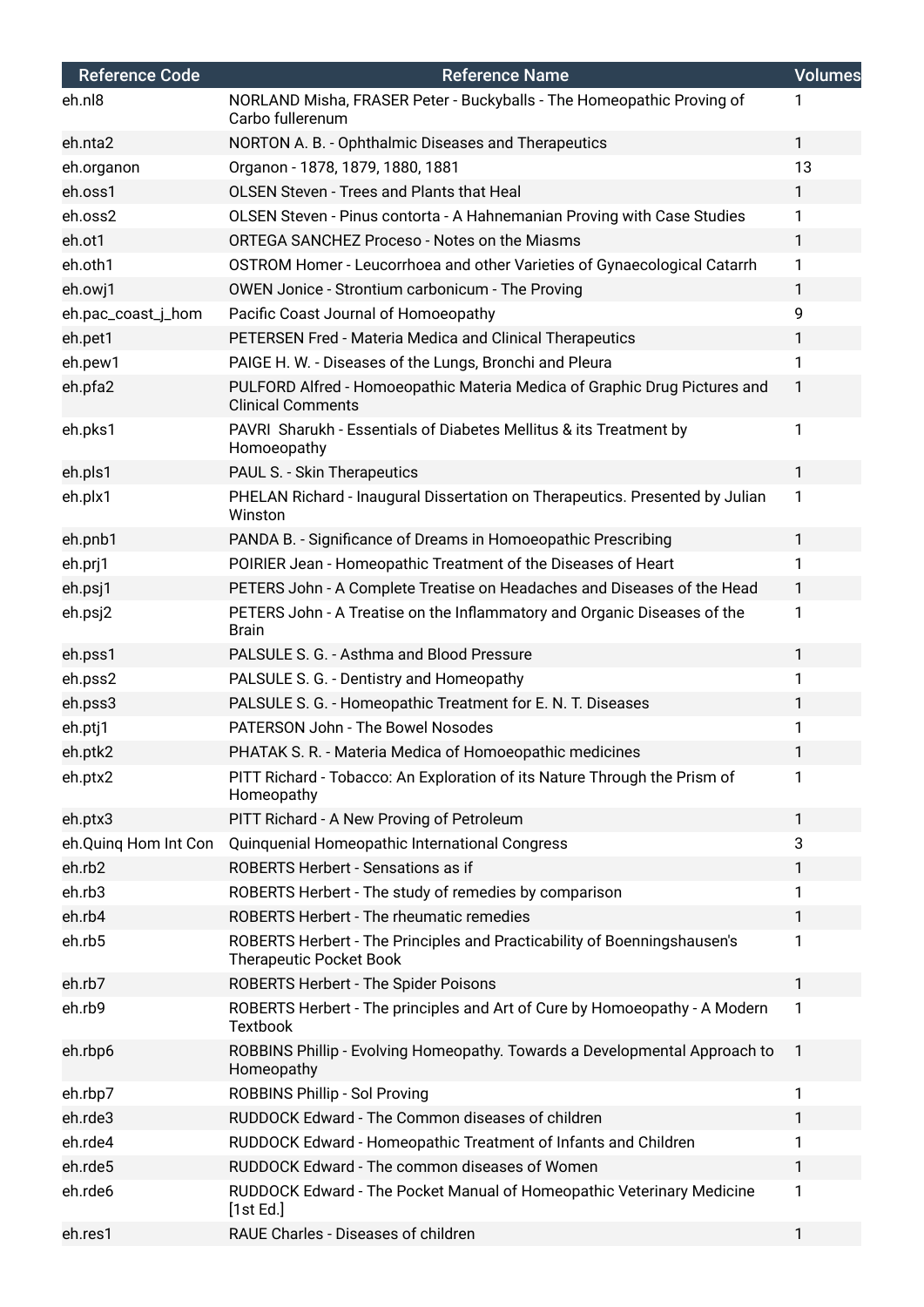| <b>Reference Code</b> | <b>Reference Name</b>                                                                                             | <b>Volumes</b> |
|-----------------------|-------------------------------------------------------------------------------------------------------------------|----------------|
| eh.rjp1               | RAJAGOPALARAO P. - Most Valuable Tips from Masters of Homeopathy                                                  | 1              |
| eh.rlg1               | ROLLIN R. G. - An Illustrated Repertory of Pains In Chest, Sides and Back: Their<br>Direction and Character, con  | $\mathbf{1}$   |
| eh.rly4               | RILEY David - Collected provings                                                                                  | 1              |
| eh.rq1                | RISQUEZ F. - Psychiatry and Homeopathy                                                                            | 1              |
| eh.rsi1               | ROSSETTI Luiz - Lepidoptera saturniidae                                                                           | $\mathbf{1}$   |
| eh.rsm1               | ROSS Moya, CAMPBELL Sarah - The Homeopathic and Meditative Proving of<br>Emerald                                  | 1              |
| eh.rsp1               | ROSENBAUM P. - Lapis Lazuli, a Proving. A Pathogenesy Developed by the Team<br>of Escola Paulista de Homeopatia - | $\mathbf{1}$   |
| eh.rsy1               | RAMSEYER A. A. - Rademacher's Universal & Organ Remedies                                                          | $\mathbf{1}$   |
| eh.rti2               | RASTOGI D. P. - Homeopathic Gems                                                                                  | 1              |
| eh.rti3               | RASTOGI D. P. - Some Case Reports                                                                                 | 1              |
| eh.rti4               | RASTOGI D. P. - Use of Indigenous and Other Remedies in Homeopathy as Home<br>Remedies                            | $\mathbf{1}$   |
| eh.rwp2               | RAWAT P. S. - Homeopathy in Acne and Alopecia                                                                     | $\mathbf{1}$   |
| eh.rwp3               | RAWAT P. S. - Homeopathy in Angina Pectoris                                                                       | 1              |
| eh.rwt1               | ROWE Todd - Carnegia gigantea a Proving of Saguaro Cactus                                                         | 1              |
| eh.rwt2               | ROWE Todd - Heloderma Suspectum proving                                                                           | $\mathbf{1}$   |
| eh.rwt3               | ROWE Todd - Urolophus Halleri: a Proving of Round Stingray                                                        | $\mathbf{1}$   |
| eh.rwt4               | ROWE Todd - Cathartes aura: A Proving of Turkey Vulture                                                           | 1              |
| eh.rwt5               | ROWE Todd - A proving of Argemone pleicantha                                                                      | 1              |
| eh.rwt6               | ROWE Todd - A Proving of Alligator mississipensis                                                                 | 1              |
| eh.rwt7               | ROWE Todd - A Proving of Turquoise                                                                                | 1              |
| eh.rwt8               | ROWE Todd - A Proving of Larrea tridentata (Creosote)                                                             | $\mathbf{1}$   |
| eh.rwt9               | ROWE Todd - A Proving of Roadrunner                                                                               | 1              |
| eh.ry1                | ROYAL George - Textbook of Homeopathic Materia Medica                                                             | 1              |
| eh.sa1                | SOUK-ALOUN P. - Pathogenesis of Brucella melitensis and Melitococcinum                                            | 1              |
| eh.sa3                | SOUK-ALOUN P. - Provings of the french "comite d?experimentation<br>homéopathique""                               | 1              |
| eh.sa6                | SOUK-ALOUN P. - Building up of the Materia Medicas and the Repertories                                            | $\mathbf{1}$   |
| eh.sa8                | SOUK-ALOUN P. - 2nd Proving of Propranolol 30 CH                                                                  | 1              |
| eh.samkn              | SAMUEL - Keynotes Samuel                                                                                          | $\mathbf{1}$   |
| eh.sde2               | SCHADDE Anne - Proving of Ozone                                                                                   | 1              |
| eh.sde9               | SCHADDE Anne - Listening to Stone, Wood and Shell                                                                 | $\mathbf{1}$   |
| eh.sds1               | SUDARSHAN S. R. - Repertory of non-malarial fevers                                                                | 1              |
| eh.sej2               | SHORE Jonathan - Seminar Glasgow [Scotland] April 1989                                                            | $\mathbf{1}$   |
| eh.sej3               | SHORE Jonathan - Seminar Hapert [Netherlands] September 1990                                                      | 1              |
| eh.sej4               | SHORE Jonathan - Seminar Hapert [Netherlands] April 1991                                                          | $\mathbf{1}$   |
| eh.sej5               | SHORE Jonathan - Seminar Glasgow [Scotland] April 1990                                                            | 1              |
| eh.shc1               | SHREEDHARAN C. K. - A concise Materia Medica & Repertory of Nosodes                                               | 1              |
| eh.shs1               | SINGH Sapuran - Hering's model cures                                                                              | 1              |
| eh.skn1               | SUKUMARAN N. - Main Symptoms of Heart Problems                                                                    | $\mathbf{1}$   |
| eh.sn2                | SKINNER Thomas - Homoeopathy in its Relation to the Diseases of females or<br>Gynaecology                         | $\mathbf{1}$   |
| eh.sp1                | STEPHENSON James - Hahnemannian Provings - A Materia Medica and<br><b>Repertory 1924-195</b>                      | 1              |
| eh.spl1               | SCHEEPERS Léon - The Proving of Insulinum humanum                                                                 | 1              |
| eh.spl2               | SCHEEPERS Léon - The Proving of Lobelia cardinalis                                                                | 1              |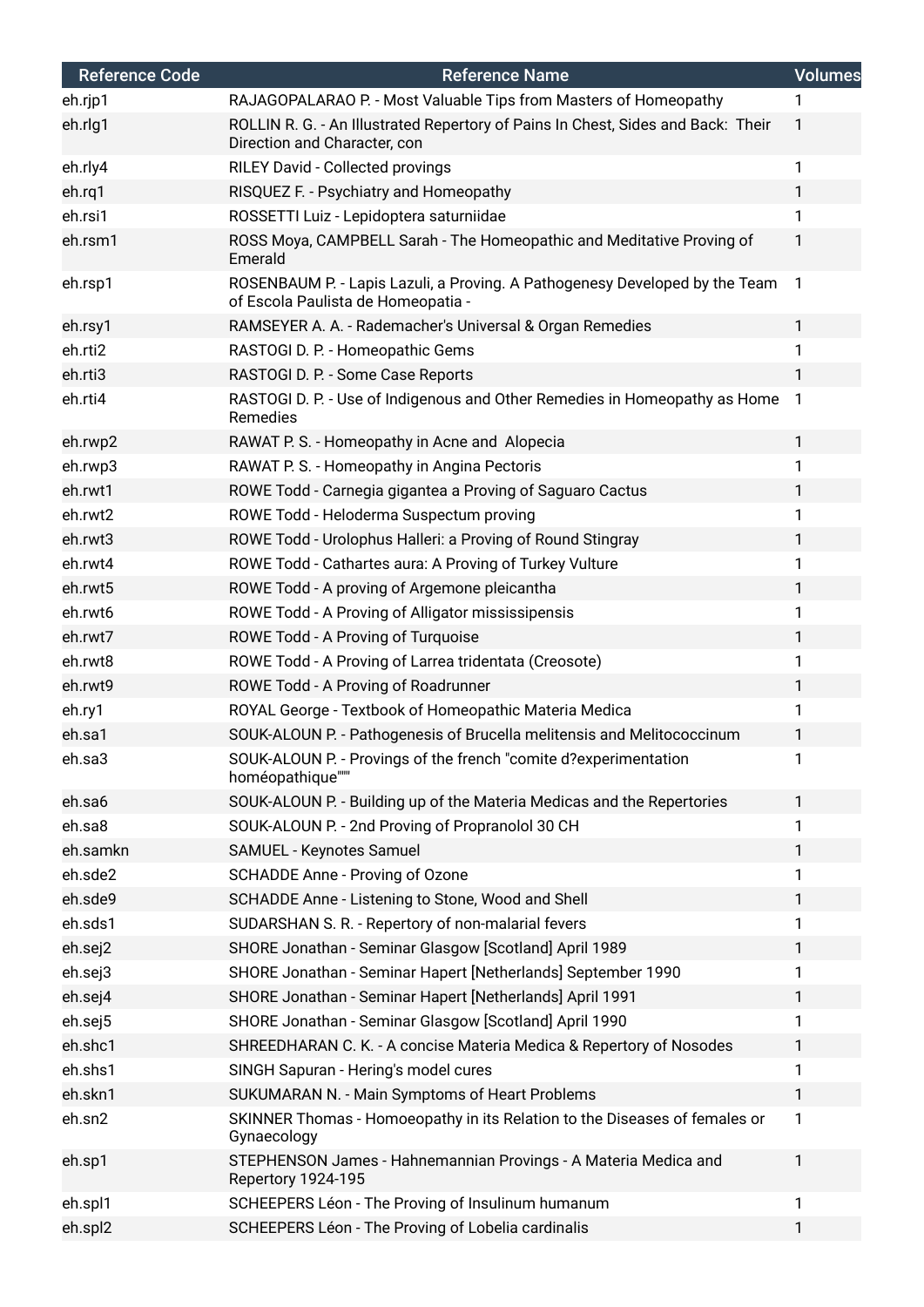| <b>Reference Code</b> | <b>Reference Name</b>                                                                                 | <b>Volumes</b> |
|-----------------------|-------------------------------------------------------------------------------------------------------|----------------|
| eh.st3                | <b>SCHMIDT Pierre - Defective Illnesses</b>                                                           |                |
| eh.st4                | SCHMIDT Pierre - The Hidden Treasures of the last organon                                             | 1              |
| eh.st5                | SCHMIDT Pierre - The art of Case Taking                                                               | 1              |
| eh.st6                | SCHMIDT Pierre - The art of Interrogation                                                             | 1              |
| eh.stu4               | SANTOS Uta - Homeopathic Proving of Adeps boae constrictoris                                          | 1              |
| eh.svm1               | SIVARAMAN M. S. - Homeopathic Treatment of Asthma                                                     | 1              |
| eh.svr5               | SIVARAMAN M. S. - Ear, Nose and Throat: Troubles cured with Homoepathy                                | 1              |
| eh.svr6               | SIVARAMAN M. S. - Dreams and their homeopathic medicines                                              | 1              |
| eh.svr7               | SIVARAMAN M. S. - Asthma Cured with Homeopathic Medicines                                             | 1              |
| eh.svr8               | SIVARAMAN M. S. - Epilepsy cured with Homeopathic Medicines                                           | 1              |
| eh.svr9               | SIVARAMAN M. S. - Haemorrhoids cured by Homeopathic Medicines                                         | 1              |
| eh.svu1               | SAVULESCU G., CRUMP S. - Proving Quercus robur                                                        | 1              |
| eh.swm1               | SANTWANI M. T. - Common ailments of Children and Their Homeopathic<br>Management                      | 1              |
| eh.syk1               | SWAYANADAN K. R. - Intestinal Worms                                                                   | 1              |
| eh.syp1               | SATYA Paul - Analogy of Pain                                                                          | 1              |
| eh.szw1               | SCHWARTZ W. H. - The Homoeopathic Treatment of Wounds and Injuries                                    | 1.             |
| eh.tl2                | TYLER Margaret - Pointers to the common remedies                                                      | 1              |
| eh.tl3                | TYLER Margaret - Acute conditions, injuries                                                           | 1              |
| eh.tl4                | <b>TYLER Margaret - Drosera</b>                                                                       | 1              |
| eh.tl7                | TYLER Margaret - Different Ways of Finding the Remedy                                                 | 1              |
| eh.tl8                | TYLER Margaret - Hahnemann's Conception of Chronic Disease, as Caused by<br>Parasitic Micro-Organisms | 1              |
| eh.tpi2               | TIRASPOLSKI I., TIMOFEEVA T. - Curdlipid - New Monocomponent Homeopathic<br>Remedy                    | -1             |
| eh.tt1                | TESTE Alphonse - The Homeopathic Materia Medica                                                       | 1              |
| eh.tws1               | TIWARI Shashi - Homoeopathy and Child Care: Principles, Therapeutics,<br>Children's Type, Repertory   | 1              |
| eh.vh3                | VITHOULKAS George - Essences of Materia Medica (= vh4)                                                | 1              |
| eh.vma1               | VARMA P. N., VAID V. - Side effects                                                                   | 1              |
| eh.vma2               | VARMA P. N., VAID V - Encyclopaedia of Homeopathic Pharmacopoeia [Vol. 1 &<br>2]                      | $\overline{2}$ |
| eh.wc_hom_phys        | Transactions of World Congress of Homeopathic Physicians and Surgeons                                 | 1              |
| eh.wd1                | WARD James - Unabridged Dictionary of the Sensations as if - Part 1 -<br>Pathogenetic                 | 1              |
| eh.wd2                | WARD James - Unabridged Dictionary of the Sensations as if - Part 2 - Clinical                        | 1              |
| eh.wda1               | WADIA S. R. - Leucoderma, its Homeopathic Treatment                                                   | 1              |
| eh.wda3               | WADIA S. R. - Homeopathic cures asthma                                                                | 1              |
| eh.wda4               | WADIA S. R. - Tonsillites cured by homeopathy                                                         | 1              |
| eh.wda6               | WADIA S. R. - Homoeopathy in Children's Diseases                                                      | 1              |
| eh.wl1                | WHEELER Charles - Introduction to the Principles and Practice of Medicine                             | 1              |
| eh.wsf1               | WOODS Fergie - Essentials of Homeopathic Prescribing                                                  | 1              |
| eh.wwa1               | <b>WOODWARD A. - Constitutional Therapeutics</b>                                                      | 1              |
| eh.yl1                | YINGLING William - The Accoucheurs Emercency Manual                                                   | 1              |
| eh.ath1               | ARNDT H.R. - First Lessons in the Symptomatology of Leading Homeopathic<br>Remedies                   | 1              |
| eh.c9                 | CLARKE John - Indigestion - its causes and cure                                                       | 1              |
| eh.dg2                | DUDGEON Robert - Lectures on the Theory and Practice of Homeopathy                                    | 1              |
| eh.dw1                | DEWEY Willis - Essentials of Homeopathic Materia Medica                                               | 1              |